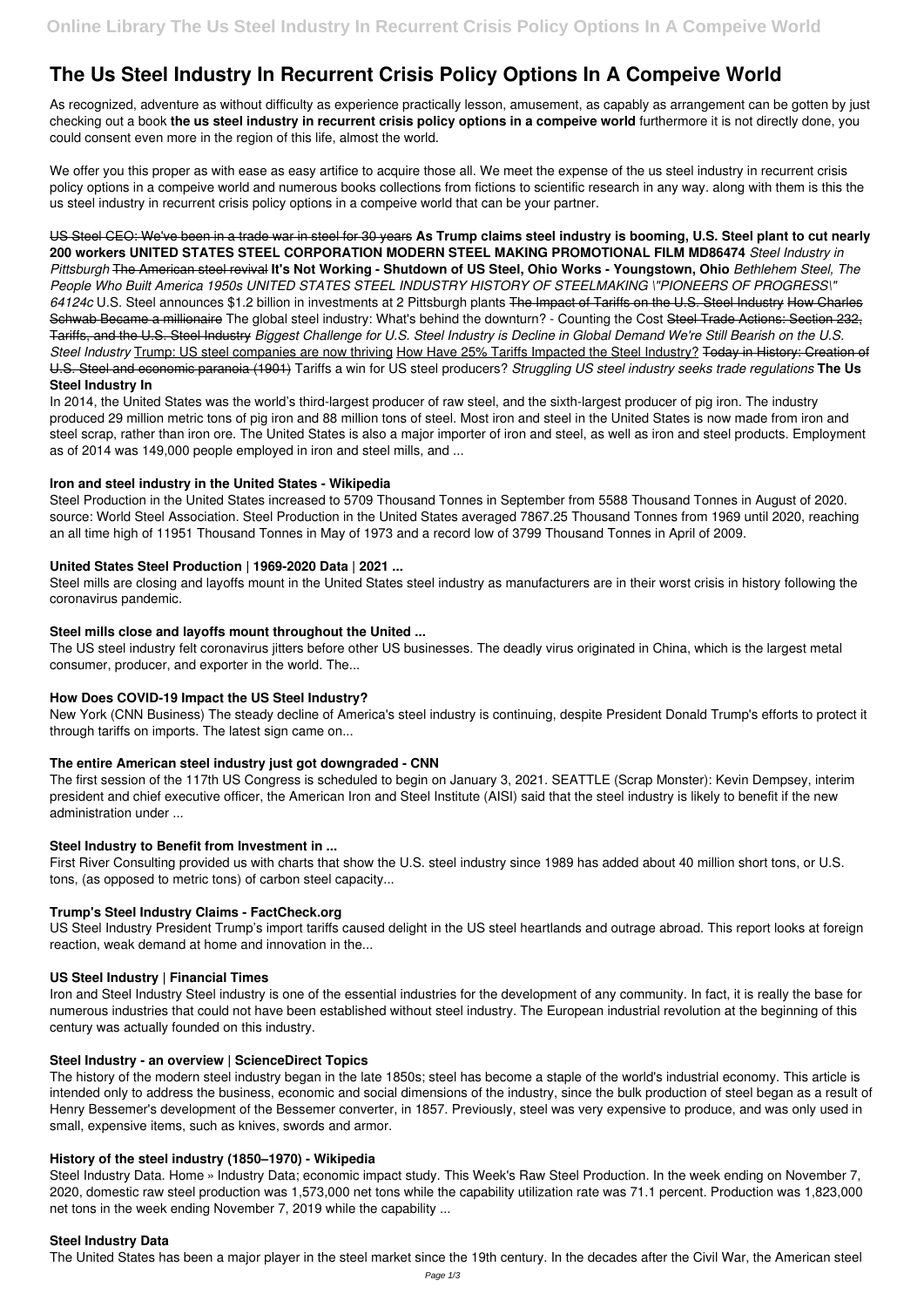industry began to take off: annual production was approximately 1.25 million tons in 1880, 10 million tons in 1900, and 24 million tons in 1910, which was by far the greatest of any country and about 40% of the global steel production that year.

## **The Steel Industry and Its Place in the American Economy**

A Brief History of the American Steel Industry. Today, the currently operating U.S steel industry includes approximately 100 steel supply and steel production facilities, employing 140,000 people, directly or indirectly supporting the livelihood of almost 1 million Americans. AHSS (Advanced high-strength steel) is the only material that reduces greenhouse gas emissions in all phases of an automobile's life: manufacturing, driving, and end-of-life.

# **A Brief History of the American Steel Industry | National ...**

According to President Trump, the US steel industry is thriving. However, the equity markets seem to believe otherwise. U.S. Steel Corporation (X) and Nucor (NUE) have lost 37.6% and 4.5%,...

## **US Steel Industry 'Thriving' Says Trump—Is It True?**

Other Political Factors. One potential partisan headwind for the steel industry could be the fate of Trump's border wall with Mexico. Most of the pipe for the proposed border was expected to be ...

## **What A Biden Victory Could Mean For US Steel Industry**

The steel industry is the second largest one globally after the oil and gas industry, with an approximate turnover of \$900 billion USD. In the US alone, the steel industry directly provides employment to an approximate 150,000 people, and indirectly supports the creation of more than one million jobs.

## **All about the Steel Industry - WorldAtlas**

Steel Minister asks CII to identify areas of steel usage 20 Oct, 2020, 02.50 PM IST. The conference was organised to identify the avenues of steel usage in sectors like agriculture, rural development, dairying and food processing. Steel is among the eight core sector industries of the Indian economy.

#### **steel industry: Latest News on steel industry | Top ...**

The U.S. produced about half of the world's steel in 1945; in 1999 it was the second largest producer, with 12% of the world market, behind China and ahead of Japan and Russia. Since the 1970s, growing competition and the increasing availability of alternative materials, such as plastic, slowed steel industry growth; employment in the U.S. steel industry dropped from 2.5 million in 1974 to to less than a million in 1998. Global production stood at 773 million tons in 1997, down from 786 ...

Traces the history of the American steel industry, analyzes labor relations, and explains the factors that have brought down the industry

This book provides a basic outline of the history of the American steel industry, a sector of the economy that has been an important part of the industrial system. The book starts with the 1830's, when the American iron and steel industry resembled the traditional iron producing sector that had existed in the old world for centuries, and it ends in 2001. The product of this industry, steel, is an alloy of iron and carbon that has become the most used metal in the world. The very size of the steel industry and its position in the modern economy give it an unusual relevance to the economic, social, and political system.

period of international leadership was challenged, this book interprets steel from the viewpoints of historical and economic geography. It considers both physical factors, such as resources, and human factors such as market, organization, and governmental policy. In major discussions of the east coast, Pittsburgh, the Ohio Valley, the Great Lakes, the South and the West, Warren analyzes the location and relocation of steel plants over 120 years. He explains the influence on location of a variety of factors: The accessibility of resources, the cost of transportation, the existence of specialized markets, and the availability of entrepreneurial skills, capital, and labor. He also evaluates the role of management in the development of the industry, through an analysis of individual companies, including Bethlehem, Carnegie, United States Steel, Kaiser, Inland, Jones and Laughlin, and Youngstown Sheet and Tube. Warren examines the influence exerted on the industry by complex technological changes and weighs their significance against market forces and the supply of natural resources. In the production process alone, the industry changed from pig iron to steel; from charcoal to anthracite; to bituminous coking coal; and from the widespread use of low-grade ore from the eastern United States, to the high quality but localized deposits of the Upper Great Lakes, to imported ores. Unlike other industrialized nations, the United States has undergone major geographical shifts in steel consumption since the 1850s. As the American population moved south and west into new territory, steel followed. Warren concludes that these radical alterations in the distribution and demand were the decisive force in the location of steel production.

What is the cause of the American steel industry's deplorable situation today? Troubled in many areas—competition from imports, technology implementation, cost and utilization of raw materials, investment policy, philosophy of management, and union attitudes, to name only a few—can the industry survive? These are the questions Dr. Kiers confronts in this book. Unless answers can be found, he warns, the result will be further decline and, finally, bankruptcy or nationalization. Unwilling to accept either possibility, Dr. Kiers challenges the steel industry to achieve a rebirth he sees as feasible only through a hard-nosed, realistic approach, an insistence on innovation, and a willingness to apply discipline to every facet of steel making. Dr. Kiers presents an in-depth analysis of Japan's steel industry, compares it with the U.S. industry, and discusses U.S. technology and import problems with reference to Japan. He then inventories the factors responsible for the current problems and lays the groundwork for a new start, going on to point out that the difficulties faced by the steel industry may be a portent of what will happen to other industries unless they, too, reassess both labor and management attitudes and make radical changes.

Steel companies were at the birth of the modern business corporation. The first billion dollar corporation ever formed was U.S. Steel in 1901. By the mid-twentieth century the steel mill and the automobile plant were the two pillars upon which the twentieth century industrial economy rested. Given the scale of capital and operations, vertical integration was seen to be pivotal, from the raw materials of iron ore and coal on